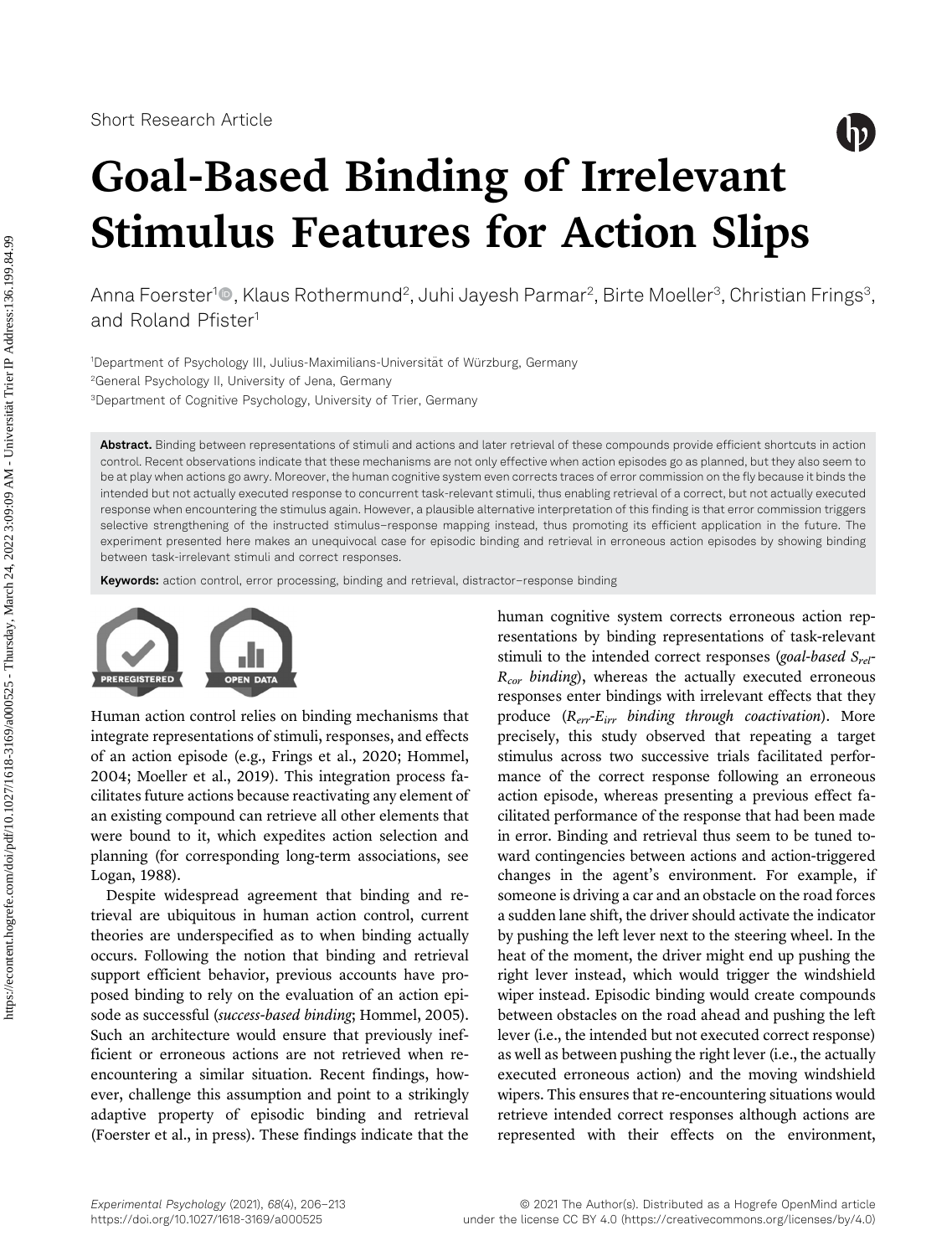The current experiment rules out a critical alternative explanation of the findings on goal-based  $S_{rel}$ - $R_{cor}$  binding and retrieval for erroneous action episodes [\(Foerster et al.,](#page-6-3) [in press](#page-6-3)). Instead of binding the representation of an intended correct response to features of a task-relevant stimulus, one could also suspect that agents strengthen the stimulus–response mapping rule that they had just violated inadvertently. That is, after delivering a wrong response, agents specifically strengthen the instructed mapping rule of the current stimulus. Coming back to the car example, drivers would retrieve what they have previously learnt about how to turn on the indicator when they see an obstacle on the road ahead. Higher accessibility of this mapping rule compared to all other mapping rules would facilitate correct response repetitions for stimulus repetitions compared to stimulus changes. Such strategies might be expected to boost performance in light of accumulating evidence for a consistent impact even of merely instructed mapping rules (e.g., [Braem et al., 2019;](#page-6-4) [Cohen-Kdoshay & Meiran, 2009](#page-6-5); [Kunde et al., 2003;](#page-7-3) [Meiran et al., 2015](#page-7-4); [Pfeuffer et al., 2017;](#page-7-5) [Wenke et al.,](#page-7-6) [2007](#page-7-6)), which is possibly mediated by the formation of efficient action triggers [\(Kiesel et al., 2007\)](#page-7-7) or implementation intentions ("if  $S_{rel}$ , then  $R_{cor}$ "; [Gollwitzer,](#page-6-6) [1999](#page-6-6)). This account would thus assume that previous evidence for goal-based binding mirrors covert strengthening of a mapping rule rather than actual binding (for a related discussion in the literature on prospective memory, see [Streeper & Bugg, 2021](#page-7-8)).

One way to disentangle the contributions of rule strengthening and binding is to investigate binding and retrieval effects of task-irrelevant stimuli.<sup>[1](#page-1-0)</sup> Observing performance facilitation of an intended correct but not actually executed response in the face of repetitions of the irrelevant stimulus (relative to changes of the irrelevant stimulus) would make a strong case for goal-based binding because the irrelevant stimulus is not part of any mapping rule and simply co-occurs with all targets[.2](#page-1-1) For correct action episodes, binding and retrieval effects between stimuli and responses emerge even if stimuli are completely uninformative for the successful completion of the

task (e.g., [Giesen et al., 2012](#page-6-7); [Moeller & Frings, 2014\)](#page-7-9). For example, the obstacle on the road might have been a red car. Although, for indicating the lane change, it is completely irrelevant that the car is red, the color feature would still be bound together with the response of successfully turning on the indicator. Goal-based binding for errors would predict that similar binding and retrieval effects also arise after action slips. At the same time, there should not be an existing representation of a rule that specifies that drivers should indicate by operating the left lever whenever they see red on the road ahead.

The absence of task rules for irrelevant stimuli also means that goal-based binding for action slips would not be adaptive because it does not systematically bias behavior toward future success – at least when not assuming positive correlations between relevant and irrelevant stimuli. This perspective suggests that intentions might not matter for binding of irrelevant stimuli if binding occurred in this context. Instead, there might be  $S_{irr}$ - $R_{err}$ binding through coactivation, equivalent to binding of erroneous responses and their effects that were also independent of any mapping rules  $(R_{err} - E_{irr})$  binding through coactivation; [Foerster et al., in press\)](#page-6-3). Translated to the car example, the color red would be associated with erroneously pushing the right lever that controls the windshield wipers.

Finally, considering that neither goal-based  $S_{irr}$ - $R_{cor}$ binding nor  $S_{irr}$ -R<sub>err</sub> binding through coactivation would be truly adaptive because both reflect an incidental cooccurrence of an irrelevant stimulus with an executed or required response, the cognitive system might randomly employ either of them, resulting in null effects. Such a result would also be in line with the traditional stance in the literature of a success-based binding mechanism that is only effective in correct action episodes [\(Hommel, 2005](#page-6-2)). In case of random bindings, however, variance of performance should be higher for repetitions rather than changes of the irrelevant stimulus. Random retrieval of either the correct or the erroneous response from an irrelevant stimulus should produce facilitation or interference, depending on the response relation between successive trials. No such increase in variance should emerge if binding and retrieval are cancelled for erroneous responses, as suggested by the success-based binding account.

<span id="page-1-0"></span> $^1$  Task-irrelevant stimuli are often referred to as distractors. We opted for a neutral connotation here to emphasize that our stimuli did not overlap with characteristics of task-relevant stimuli or responses, as is the case, for example, in conflict tasks. This terminology further emphasizes that seemingly distinct experimental setups, such as those addressing distractors as compared to contexts, might eventually address the same mechanisms.

<span id="page-1-1"></span>The described alternative interpretation might be reframed as proposing a strengthening of an existing memory trace after an error. Such a correction process has been recently implemented in formal models of binding and retrieval ([Schmidt et al., 2020](#page-7-10)). This perspective, however, would not predict goal-based  $S_{irr}R_{cor}$  binding and retrieval effects as probed for in the present study.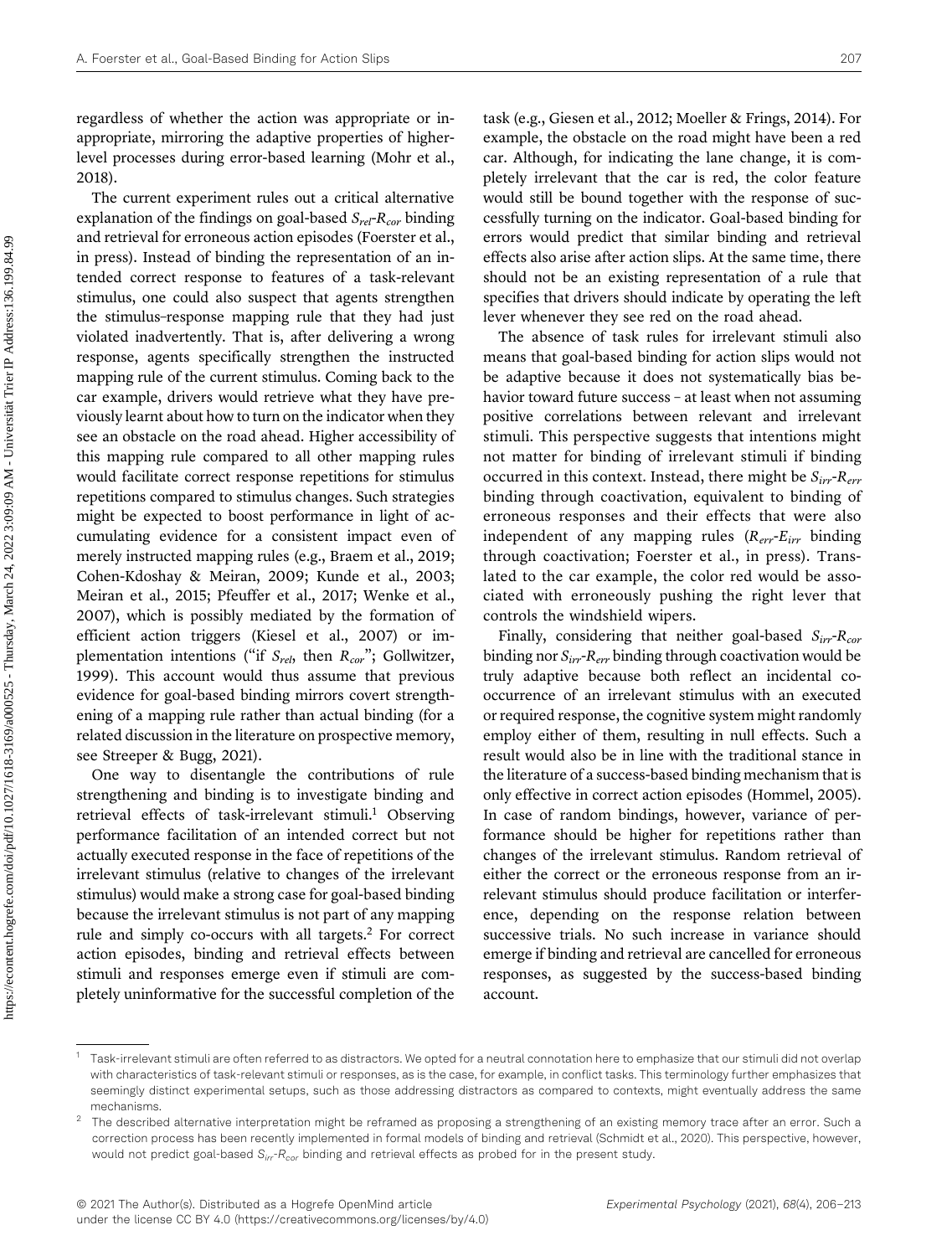In a nutshell, we examined whether irrelevant stimuli enter bindings with either the correct (i.e., goal-based  $S_{irr}$ - $R_{cor}$  binding) or the erroneous response (i.e.,  $S_{irr}$ - $R_{err}$ binding through coactivation) in erroneous action episodes. We tested our predictions via sequential analyses in a speeded choice-reaction time task (e.g., [Frings et al.,](#page-6-8) [2007](#page-6-8); [Giesen & Rothermund, 2014b;](#page-6-9) [Moeller et al., 2016\)](#page-7-11). Participants responded to the identity of target letters with button presses in a 6:2 mapping (see [Figure 1](#page-3-0)). Target letters were presented within one of two irrelevant color patches. Therefore, we could analyze performance as a function of whether the preceding response was correct or a commission error and whether irrelevant stimuli (color patches) and correct responses repeated or changed<sup>[3](#page-2-0)</sup> from the preceding to the current trial. [Figure 2A](#page-3-1) shows corresponding model predictions. We expected typical  $S_{irr}$ - $R_{cor}$  binding and retrieval effects in correct action episodes to emerge as an interaction between the sequence of irrelevant stimuli and correct responses. This interaction should reflect stronger benefits of repeating than changing irrelevant stimuli for correct response repetitions relative to correct response changes because a repetition of irrelevant stimuli should retrieve the previously bound correct response (see [Figure 2B\)](#page-3-1). Goal-based binding predicts a similar effect after erroneous responses. Binding through coactivation would predict the opposite pattern, that is, larger costs of repeating than changing irrelevant stimuli for correct response repetitions relative to correct response changes, because a repetition of irrelevant stimuli would retrieve the previously bound erroneous response.

# Methods

#### Participants

For sample size calculations, we relied on data from our laboratory on goal-based binding of relevant stimulus information for erroneous action episodes ( $d_z \ge 0.77$ ; i.e., the comparison of correct response repetitions between target repetitions and target changes). A sample of 24 participants has a power of 95% to detect this effect size in a two-tailed paired-samples test with an α level of 5% (calculated with the power.t.test function in R version 3.3.3). We pre-registered this experiment [\(https://osf.io/](https://osf.io/32hjg) [32hjg,](https://osf.io/32hjg) [Foerster et al., 2021](#page-6-10)) and decided to collect data from 48 participants to compensate for potential data

exclusions (see below) and potentially smaller effects due to the present focus on task-irrelevant stimuli. We had to exclude one participant because they aborted the experiment prematurely.

#### Apparatus and Stimuli

Participants conducted the experiment alone in a room on a setup with a 24" screen (display resolution;  $1,920 \times 1,080$ pixels; refresh rate: 100 Hz) and a standard German QWERTZ keyboard. They pressed  $F$  and  $J$  with their left and right index fingers. One key mapped to letters T, N, and  $L$ , and the other key mapped to letters  $V, K$ , and  $H$ . We counterbalanced the assignment of letter triplets to the two response keys across participants. Target letters appeared centrally in size 22 pt. and black font against a taskirrelevant color patch (yellow vs. blue) that was 480 pixels in width and 270 pixels in height.

### Procedure

Participants received written instructions on which keys to use and on the letter–key mapping. We also informed them about the irrelevant color patches, specifying that these would not map to any response alternative and that participants should do their best to not get distracted by these stimuli. Participants could repeat the instructions if they wanted to.

Each trial began with a fixation cross for 750 ms. Then, a target letter and irrelevant color patch appeared on screen until participants responded or 600 ms passed. Participants received performance-contingent feedback after each trial in the practice block (1,000 ms; translated from German: Good! in green font for correct responses; Too slow! in red font if no response had been registered within 600 ms after stimulus onset; and Wrong! in red font for wrong keypresses with the instructed keys, i.e., commission errors, or any other key, i.e., random keypress). Feedback was only given after omission errors (i.e., no response within 600 ms) in the experimental blocks. We also registered late responses during fixation. Although we did not consider these for feedback, their registration was necessary for data treatment. We opted against feedback for both correct responses and false keypresses in experimental blocks to create equivalent procedures for a fair comparison between correct and erroneous trials. Instead, we provided aggregated information about the number of

<span id="page-2-0"></span>Note that this factor indicates whether the targets of the preceding and of the current trial required the same or a different response, irrespective of the actual response in these trials.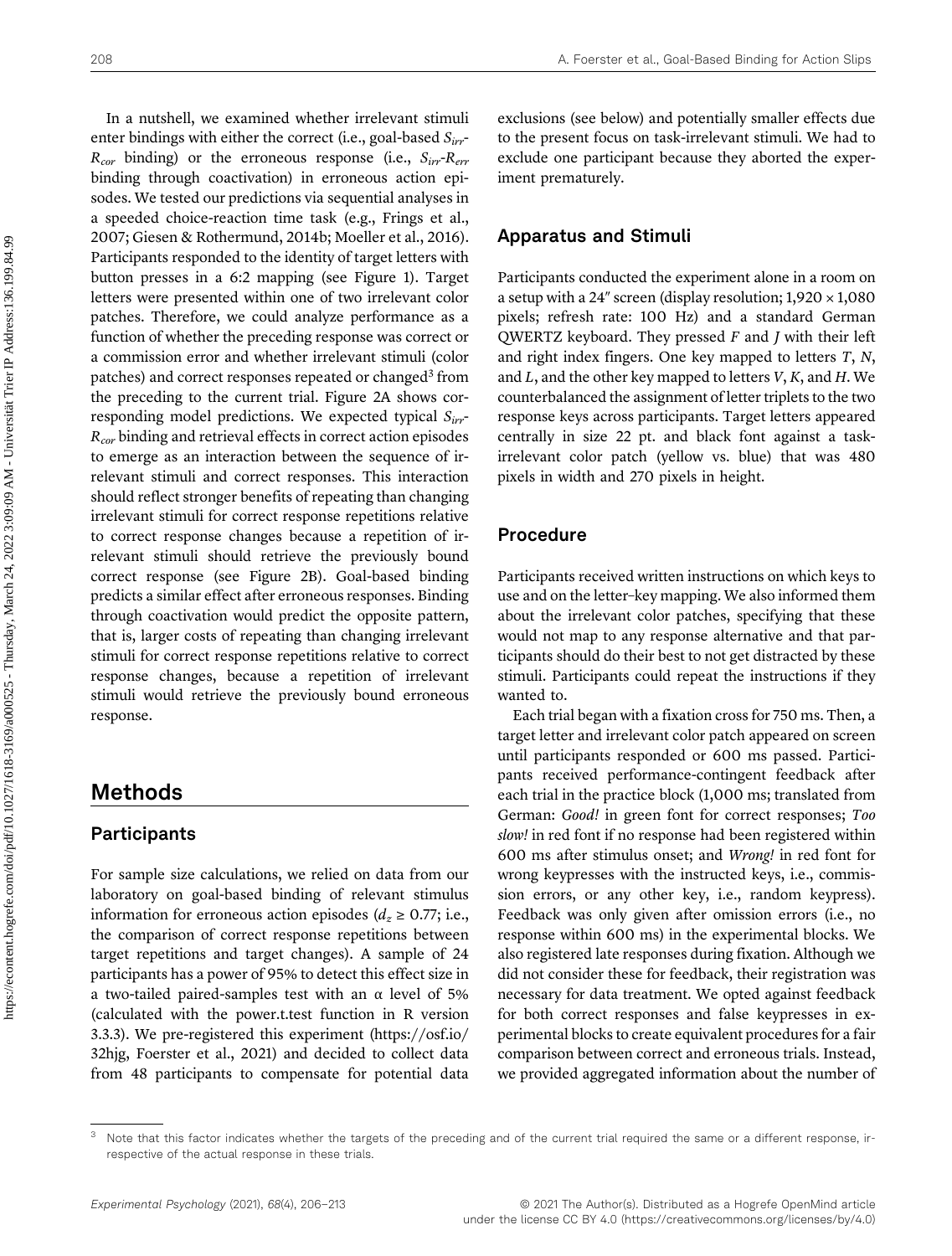<span id="page-3-0"></span>

<span id="page-3-1"></span>Figure 2. Model predictions and binding and retrieval effects (see colored version in the online article). (Panel A) Potential mechanisms for binding between representations of an irrelevant stimulus (S<sub>irr</sub>), an erroneous response (R<sub>err</sub>), and a correct response (R<sub>cor</sub>) when agents commit an error (filled orange arrow) in responding to stimuli (relevant and irrelevant; white arrow). Binding between these representations is illustrated by dashed outlines, supplemented by model predictions (see Panel B for the computation of empirical effects). For correct action episodes, all models predict binding of the correct response and therefore positive binding and retrieval effects (bottom grey squares). For erroneous action episodes (top orange squares), the success-based model predicts no binding and therefore nonsignificant effects, and the coactivation model predicts binding of the erroneous response and therefore negative effects, whereas the goal-based model predicts binding of the intended correct response and therefore positive effects. (Panel B) Binding and retrieval effects for erroneous action episodes (left orange square) and correct action episodes (right grey square) were computed as the difference in stimulus repetition effects between repetitions and changes of the correct response. (Panel C) Mean binding and retrieval effects following erroneous (top orange bar) and correct responses (bottom grey bar). Error bars represent the 95% CIs of the mean  $(Cl_M)$ .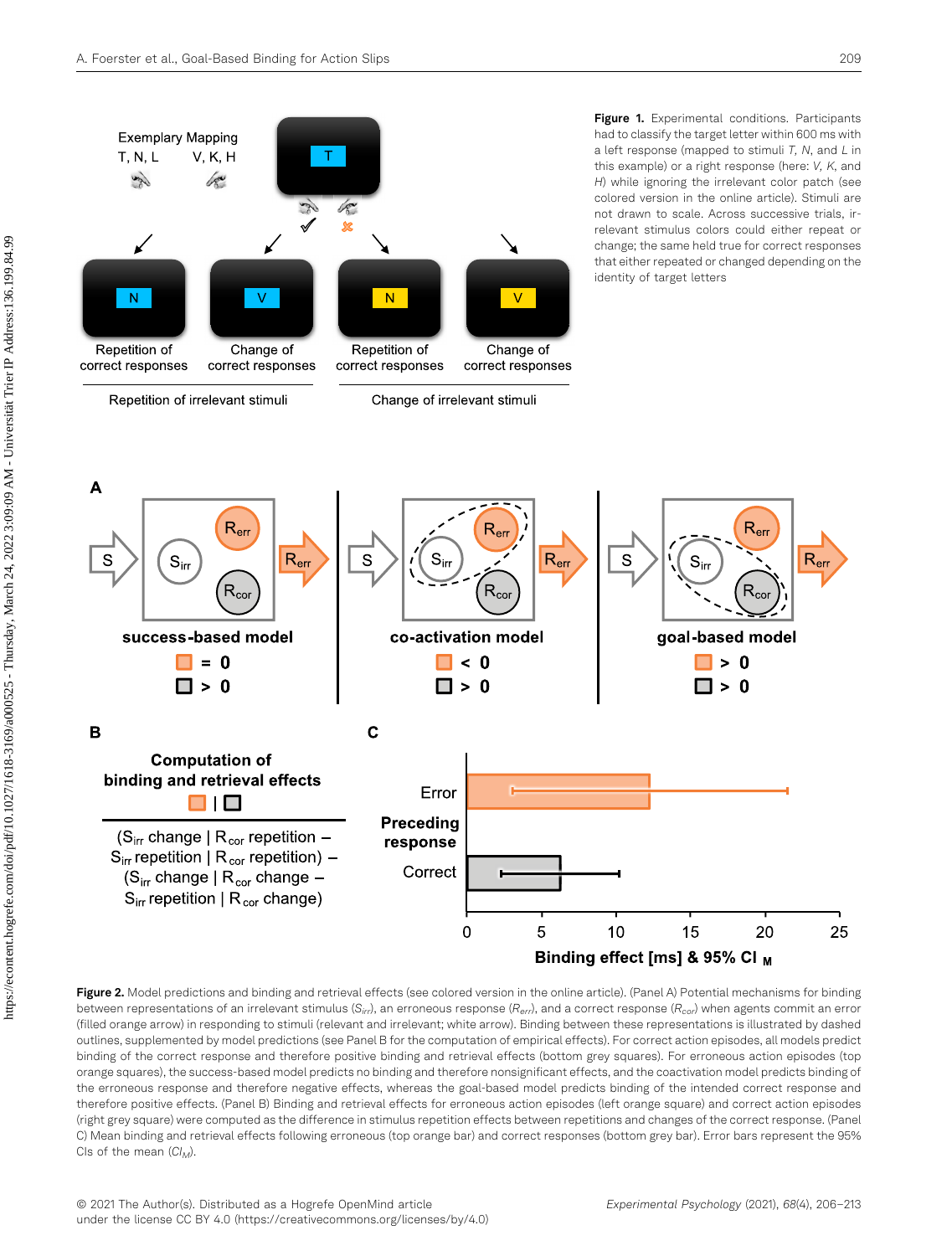omission and commission errors as well as mean correct response times (RTs) after each block.

Participants went through 112 trials per block for a total of one practice block and 19 experimental blocks. We determined the target letter and the irrelevant color randomly for the first trial of each block. For all remaining trials, we aimed at an equal distribution of the four experimental conditions, that is, sequence of irrelevant stimuli (repetition vs. change)  $\times$  sequence of correct responses (repetition vs. change), in action episodes with a commission error even if commission errors would occur only rarely. Therefore, we created two separate arrays with a random sequence of two instances of each of the four individual condition sequences. That is, each array had the same eight elements. Whenever participants committed an error (i.e., pressed the left response key when the right response key would have been appropriate, or vice versa), the condition sequence was determined via one array, whereas it was determined via the second array in all other cases. Each array was re-set and randomized as soon as all elements had been drawn from it. The combination of condition sequence and color identity of the preceding trial then determined the color identity of the current trial. The condition sequence determined the relevant target triplet, of which one target was drawn randomly.

#### Data Treatment and Analysis

We excluded the first trial of each block because these trials did not allow for sequential analyses of irrelevant stimuli and responses. We further removed target repetition trials (16.8%) from our analyses to control for potential binding and retrieval effects of the target with either the irrelevant stimulus or the response [\(Giesen &](#page-6-11) [Rothermund, 2014a\)](#page-6-11). We selected trial sequences with a correct response or a commission error in the preceding trial, excluding 4.3% random keypresses or late responses

<span id="page-4-0"></span>

and 3.7% omissions in the preceding trial. For this selection of trials, we computed the percentage of commission and omission errors for statistical analyses (number of commission or omission errors/sum of the number of correct trials and commission or omission errors). We further selected trial sequences with a correct response in the current trial for all RT analyses. We also excluded trials with RTs that deviated more than 2.5 SDs from their corresponding cell mean as outliers (1.3%). After these preprocessing steps, we excluded two participants from all statistical analyses because their data came with less than 10 usable trials in at least one cell of the RT analysis, resulting in a final sample size of 45 participants (for descriptive statistics on the number of trials available for analysis, see [Table 1](#page-4-0)).

We analyzed RTs in a  $2 \times 2 \times 2$  repeated measures ANOVA with the factors preceding response (correct vs. commission error), sequence of irrelevant stimuli (repetition vs. change), and sequence of correct responses (repetition vs. change). A significant three-way interaction was followed up in separate  $2 \times 2$  ANOVAs for preceding correct and erroneous responses. Significant two-way interactions were further explored in two-tailed pairedsamples t-tests. We also employed these tests for the percentage of commission and omission errors to reveal potential speed accuracy trade-offs. We further announced similar secondary analyses for the variability of RT and differences in response duration between responses of successive trials in our pre-registration but do not report these analyses in detail here for brevity. In short, we did not find binding and retrieval effects in either measure (nonsignificant interactions of sequence of irrelevant stimuli  $\times$  sequence of correct responses and three-way interactions, Fs < 1). By contrast, we found evidence for binding and retrieval in the variability of RTs after correct and erroneous action episodes for relevant stimuli (Foerster et al, in press; see also for an introduction and discussion of these measures). The full analysis of these

| Preceding<br>response | Sequence of irrelevant<br>stimuli | Sequence of correct<br>responses | RT (ms)  | Trials for RT<br>analysis | Commission errors<br>$(\%)$ | Omission errors<br>$(\% )$ |
|-----------------------|-----------------------------------|----------------------------------|----------|---------------------------|-----------------------------|----------------------------|
| Correct               | Repetition                        | Repetition                       | 420 (46) | 223 (53)                  | 13.1(7.5)                   | 3.8(3.1)                   |
|                       |                                   | Change                           | 443 (40) | 326 (101)                 | 18.4 (14.8)                 | 5.3(6.7)                   |
|                       | Change                            | Repetition                       | 422 (52) | 224 (53)                  | 14.1(7.6)                   | 3.8(3.3)                   |
|                       |                                   | Change                           | 439 (38) | 332 (100)                 | 16.6 (14.6)                 | 4.9(6.4)                   |
| Error                 | Repetition                        | Repetition                       | 430 (48) | 31(16)                    | 16.7 (13.9)                 | 7.1(6.4)                   |
|                       |                                   | Change                           | 441 (55) | 45 (22)                   | 18.9 (14.1)                 | 6.3(7.1)                   |
|                       | Change                            | Repetition                       | 435 (44) | 31(17)                    | 16.6 (13.9)                 | 7.7(6.5)                   |
|                       |                                   | Change                           | 433 (53) | 46 (21)                   | 17.0 (16.2)                 | 6.5(8.2)                   |

Note. M and SDs (within parentheses) of response times (RTs), number of trials for the analysis of RTs as well as the percentage of commission and omission errors for each combination of preceding accuracy, sequence of irrelevant stimuli and sequence of correct responses.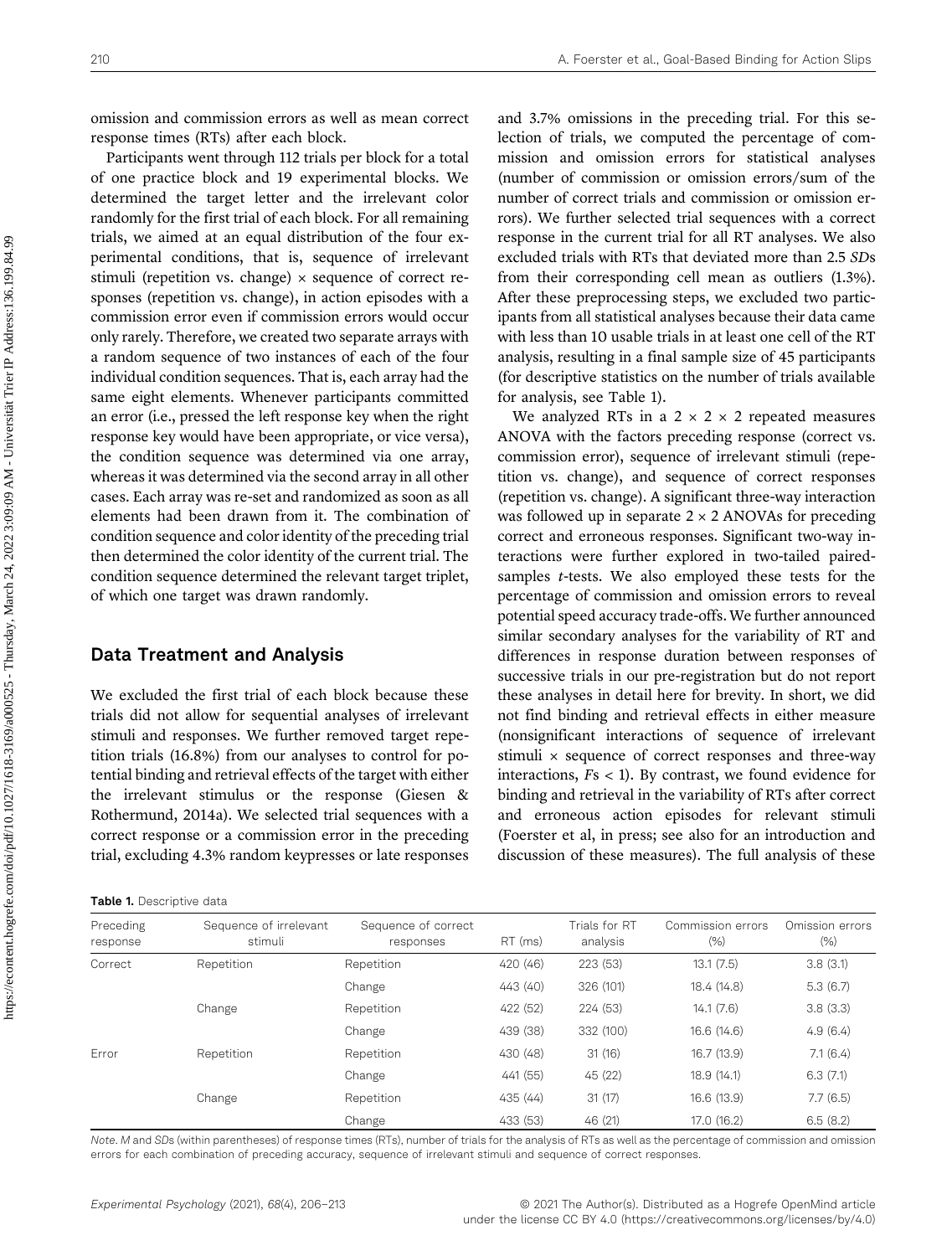measures is included in our analysis syntax [\(https://osf.io/](https://osf.io/nsqu7) [nsqu7,](https://osf.io/nsqu7) [Foerster et al., 2021](#page-6-10)).

# Results

All data and analyses are publicly available [\(https://osf.io/](https://osf.io/nsqu7) [nsqu7,](https://osf.io/nsqu7) [Foerster et al., 2021\)](#page-6-10). [Table 1](#page-4-0) and [Figure A1](#page-7-12) in the Appendix provide a full overview of the descriptive data for each of the dependent variables separated by experimental conditions.

#### Response Times

Changes of correct responses were slower than repetitions,  $F(1, 44) = 12.66, p = .001, \eta_p^2 = .22$ , whereas none of the remaining main effects were significant,  $Fs(1, 44) \le 1.36$ ,  $p \geq 0.251$ ,  $\eta_p^2 \leq 0.03$ . Preceding accuracy and the sequence of irrelevant stimuli did not interact,  $F < 1$ . However, preceding accuracy interacted with the sequence of correct responses,  $F(1, 44) = 4.54$ ,  $p = .039$ ,  $\eta_p^2 = .09$ , because benefits of repeating rather than changing correct responses were only evident after correct responses  $(M = 20.67, SD = 28.33), t(44) = 4.90, p < .001, d<sub>z</sub> = 0.73,$ but not after commission errors  $(M = 4.39 \text{ ms})$ ,  $SD = 40.34$  ms),  $t(44) = 0.73$ ,  $p = .470$ ,  $d<sub>z</sub> = 0.11$ . Crucially, the two-way interaction of the sequence of irrelevant stimuli and correct responses was significant (see [Figure 2C](#page-3-1)),  $F(1, 44) = 21.07$ ,  $p < .001$ ,  $\eta_p^2 = .32$ , indicating typical binding and retrieval effects as repetitions of the correct response showed a nonsignificant trend to be faster with repetitions than changes of irrelevant stimuli  $(M = 3.60 \text{ ms}, SD = 12.30 \text{ ms}), t(44) = 1.96, p = .056,$  $d_z$  = 0.29, while changes of the correct response were significantly slower for repetitions rather than changes of irrelevant stimuli ( $M = -5.68$  ms,  $SD = 7.91$  ms),  $t(44) = -4.81, p < .001, d<sub>z</sub> = -0.72$ . Binding and retrieval effects did not differ significantly between correct and erroneous action episodes, as suggested by a nonsignificant three-way interaction,  $F(1, 44) = 1.08$ ,  $p = .304$ ,  $\eta_p^2 = .02$ .

#### Commission Errors

Erroneous responses compared to correct responses in the preceding trial increased the percentage of commission errors,  $F(1, 44) = 4.86$ ,  $p = .033$ ,  $\eta_p^2 = .10$ . There was a nonsignificant trend toward more commission errors in sequences with a repetition compared to a change of irrelevant stimuli,  $F(1, 44) = 3.13$ ,  $p = .084$ ,  $\eta_p^2 = .07$ . The main effect of the sequence of correct responses was not

significant,  $F(1, 44) = 2.77$ ,  $p = .103$ ,  $\eta_p^2 = .06$ . Crucially, the interaction of the sequence of irrelevant stimuli and correct responses was significant,  $F(1, 44) = 10.22$ ,  $p = .003$ ,  $\eta_p^2 = .19$ . Typical binding and retrieval effects emerged in that there was no effect of the sequence of irrelevant stimuli if both trials afforded the same correct response  $(M = 0.46\%,$  $SD = 3.31\%, t(44) = 0.94, p = .354, d_z = 0.14$ , whereas trials with repetitions of irrelevant stimuli were more error-prone than trials with changes of irrelevant stimuli if the two succeeding trials afforded a change of the correct response  $(M = -1.85\%, SD = 3.84\%), t(44) = -3.23, p = .002,$  $d_z = -0.48$ . None of the remaining two-way interactions, nor the three-way interaction, were significant,  $Fs \leq 1$ .

#### Omission Errors

Erroneous responses in the preceding trial also increased the percentage of omission errors compared to correct responses,  $F(1, 44) = 33.89, p < .001, \eta_p^2 = .44$ . None of the other main effects were significant,  $Fs < 1$ . There was a significant interaction between preceding accuracy and the sequence of correct responses,  $F(1, 44) = 6.67$ ,  $p = .013$ ,  $\eta_p^2$  = .13, because sequences that afforded the same correct response were more accurate than sequences where the correct response changed after a preceding correct response ( $M = 1.30\%$ ,  $SD = 4.09\%$ ),  $t(44) = 2.14$ ,  $p = .038$ ,  $d<sub>z</sub> = 0.32$ , whereas there was no effect of correct response sequence after a preceding erroneous response  $(M = -0.99\%, SD = 5.54\%), t(44) = -1.20, p = .235,$  $d_z = -0.18$ . No other interactions were significant,  $Fs < 1$ .

# **Discussion**

The current experiment addressed binding and retrieval following action slips. Participants performed a speeded choice reaction task, and we investigated whether sequential analyses of performance data would support the notion that goal-based binding for action slips also encompasses task-irrelevant stimuli. Results supported this notion by showing goal-based binding of task-irrelevant stimuli to the intended correct response instead of the erroneous response that had been executed. This finding makes a strong case that episodic binding is indeed at the heart of previous observations on binding and retrieval for action slips ([Foerster et al., in press\)](#page-6-3), thus ruling out taskset strengthening as an alternative explanation. Together, the two studies demonstrate that both relevant and irrelevant stimuli enter bindings with the intended correct response instead of the erroneous response, whereas R-E bindings incorporate the executed erroneous response.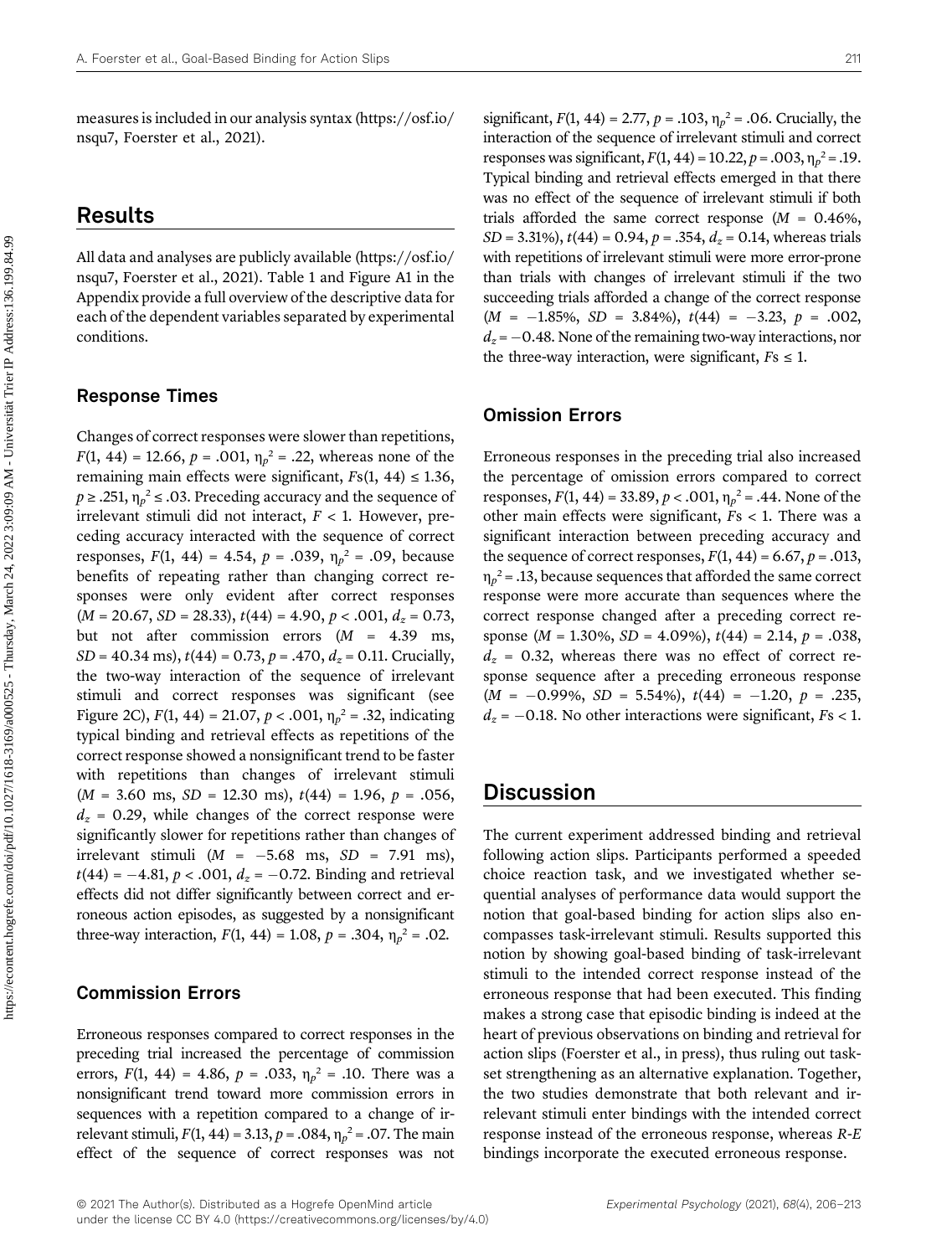How is it possible that both binding mechanisms operate in action slips? Previous research already demonstrated that  $S_{irr}$ -R and R-E bindings of the same action episode can exist independently without  $S_{irr}E$  bindings ([Moeller et al., 2019\)](#page-7-0). In this study and the current one, relevant or irrelevant stimuli were present during the planning of correct and erroneous responses until response registration, whereas effects only occurred after responding without providing any information on accuracy. The time course, the perceived structure of events, or the inferred causality might, therefore, be crucial determinants of the type of binding. Goalbased binding might be evident in the course of preparing and executing a response, whereas binding through coactivation might take over in the aftermath of a response during the monitoring of actions and effects. Therefore, it might be worthwhile to investigate systematically whether binding for action slips depends on whether stimuli are mostly present before, during, or after the response.

Expanding the scope of binding in erroneous action episodes to irrelevant stimuli further supports the notion that binding and retrieval do not hinge on the evaluation of an action episode as successful [\(Hommel, 2005\)](#page-6-2). The current study even shows that the quality and quantity of binding can be equivalent in correct and erroneous action episodes. By contrast,  $S_{rel}$ - $R_{cor}$  binding and retrieval effects were markedly weaker for action slips than for correct responses ([Foerster et al., in press](#page-6-3)), with large effect sizes for correct action episodes. The current experiment observed medium-sized binding and retrieval effects for correct and erroneous action episodes alike so that  $S_{irr}$ - $R_{cor}$ binding appears to be generally weaker than  $S_{rel}$ - $R_{cor}$ binding.  $S_{irr}$ - $R_{cor}$  bindings might incorporate mostly abstract features, as, for example, left response, whereas  $S_{\text{rel}}$  $R_{cor}$  bindings might also rely on experience-based features, as, for example, tactile feedback. Speculatively, this distinction might be rooted in knowledge about existing task rules on the one hand and concurrent evidence collection about potential contingencies on the other hand. Whereas  $S_{rel}$ - $R_{cor}$  bindings are in line with existing task rules whereby comprehensive binding of all performancerelevant features would support successful adherence to these rules,  $S_{irr}$ - $R_{cor}$  bindings do not improve task performance, but they might still be prerequisites for detecting potential contingencies between these features. For the detection of these contingencies, the incorporation of abstract features might be sufficient without an additional advantage of binding experience-based features. Crucially, abstract features of the intended correct response would be equally available for action episodes where agents execute the correct response and instances where they commit an error. By contrast, agents would have to rely on a prediction about the sensory feedback of the intended correct response if they committed an error,

resulting in weaker  $S_{rel}$ - $R_{cor}$  bindings. Additional investigation on the interplay and incorporation of different available event features therefore seems to be a promising step forward in understanding binding and retrieval in general.

This study contributes another piece of evidence to the argument that binding and retrieval are a universal part of human action control. These mechanisms provide an integrated representation of perception and action that considers not only what actually happened but also what agents intended to do.

# References

- <span id="page-6-4"></span>Braem, S., Deltomme, B., & Liefooghe, B. (2019). The instruction-based congruency effect predicts task execution efficiency: Evidence from inter- and intra-individual differences. Memory & Cognition, 47(8), 1582–1591.<https://doi.org/10.3758/s13421-019-00951-3>
- <span id="page-6-5"></span>Cohen-Kdoshay, O., & Meiran, N. (2009). The representation of instructions operates like a prepared reflex. Experimental Psychology, 56(2), 128–133.<https://doi.org/10.1027/1618-3169.56.2.128>
- <span id="page-6-3"></span>Foerster, A., Moeller, B., Huffman, G., Kunde, W., Frings, C., & Pfister, R. (in press). The human cognitive system corrects traces of error commission on the fly. Journal of Experimental Psychology: General.<https://doi.org/10.1037/xge0001139>
- <span id="page-6-10"></span>Foerster, A., Rothermund, K., Parmar, J. J., Moeller, B., Frings, C., & Pfister, R. (2021). Preregistration, analysis syntax and data for "Goal-based binding of irrelevant stimulus features for action slips." <https://osf.io/32hjg>,<https://osf.io/nsqu7>
- <span id="page-6-0"></span>Frings, C., Hommel, B., Koch I., Rothermund, K., Dignath, D., Giesen, C., Kiesel, A., Kunde, W., Mayr, S., Moeller, B., Möller, M., Pfister, R., & Philipp, A. (2020). Binding and retrieval in action control (BRAC). Trends in Cognitive Sciences, 24(5), 375–387. [https://doi.](https://doi.org/10.1016/j.tics.2020.02.004) [org/10.1016/j.tics.2020.02.004](https://doi.org/10.1016/j.tics.2020.02.004)
- <span id="page-6-8"></span>Frings, C., Rothermund, K., & Wentura, D. (2007). Distractor repetitions retrieve previous responses to targets. Quarterly Journal of Experimental Psychology, 60(10), 1367–1377. [https://](https://doi.org/10.1080/17470210600955645) [doi.org/10.1080/17470210600955645](https://doi.org/10.1080/17470210600955645)
- <span id="page-6-7"></span>Giesen, C., Frings, C., & Rothermund, K. (2012). Differences in the strength of distractor inhibition do not affect distractor–response bindings. Memory & Cognition, 40(3), 373–387. [https://doi.org/10.](https://doi.org/10.3758/s13421-011-0157-1) [3758/s13421-011-0157-1](https://doi.org/10.3758/s13421-011-0157-1)
- <span id="page-6-11"></span>Giesen, C., & Rothermund, K. (2014a). Distractor repetitions retrieve previous responses and previous targets: Experimental dissociations of distractor–response and distractor-target bindings. Journal of Experimental Psychology: Learning, Memory, and Cognition, 40(3), 645–659.<https://doi.org/10.1037/a0035278>
- <span id="page-6-9"></span>Giesen, C., & Rothermund, K. (2014b). You better stop! Binding "stop" tags to irrelevant stimulus features. Quarterly Journal of Experimental Psychology, 67(4), 809–832. [https://doi.org/10.](https://doi.org/10.1080/17470218.2013.834372) [1080/17470218.2013.834372](https://doi.org/10.1080/17470218.2013.834372)
- <span id="page-6-6"></span>Gollwitzer, P. M. (1999). Implementation intentions: Strong effects of simple plans. American Psychologist, 54(7), 493–503. [https://](https://doi.org/10.1037/0003-066X.54.7.493) [doi.org/10.1037/0003-066X.54.7.493](https://doi.org/10.1037/0003-066X.54.7.493)
- <span id="page-6-1"></span>Hommel, B. (2004). Event files: Feature binding in and across perception and action. Trends in Cognitive Sciences, 8(11), 494–500.<https://doi.org/10.1016/j.tics.2004.08.007>
- <span id="page-6-2"></span>Hommel, B. (2005). How much attention does an event file need? Journal of Experimental Psychology: Human Perception and Performance, 31(5), 1067–1082. [https://doi.org/10.1037/0096-](https://doi.org/10.1037/0096-1523.31.5.1067) [1523.31.5.1067](https://doi.org/10.1037/0096-1523.31.5.1067)